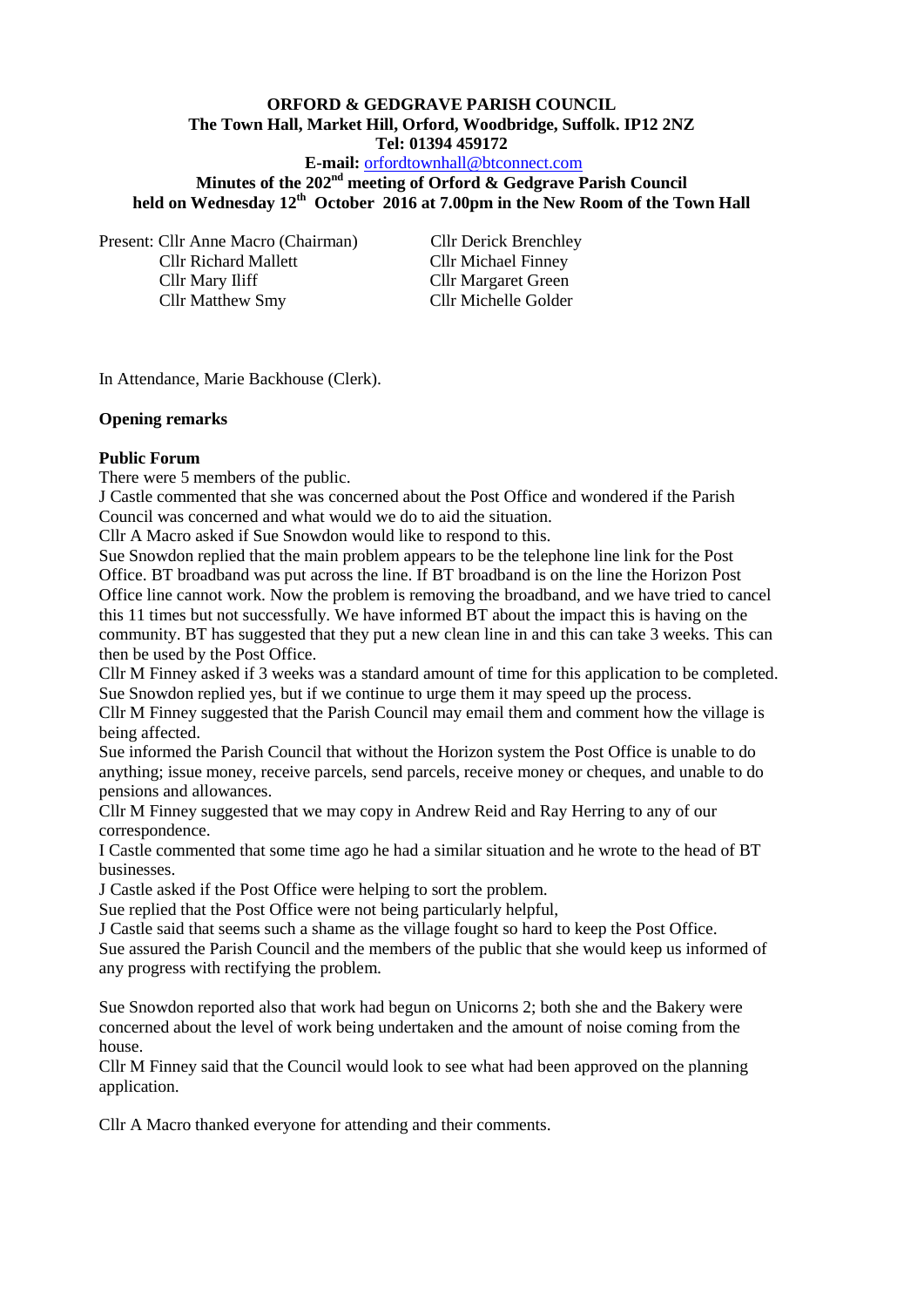#### **MINUTES**

#### **1. Reports from Representatives**

1. County Councillor Andrew Reid. Apologies sent but a written report was submitted.

- 2. District Councillor Ray Herring Absent and no report sent.
- **2. Apologies for absence:** Cllr I Thornton, Cllr J Howard, Cllr J Robinson and Cllr P Smith
- **3. Declarations of interest:** None
- **4. Applications for dispensation:** None
- **5. It was unanimously agreed that the minutes of the 201st Parish Council Meeting held on Wednesday 14th September 2016.** Typo – need to remove a't' from 'tin'.

**6. Matters arising from the 201st Parish Council Meeting held on 14th September 2016.** When was Chris Green going to complete the work on the recreation ground? The Clerk would try to contact Chris and ask. The new LED lights on the recreation ground should be completed soon; Bayfields were waiting for the parts to arrive. Cllr P Smith would be producing a report about the Flower Show meeting for the next Parish Council meeting.

## **7. Finance**

7.1 The Council received, noted and approved the cheques and balances from  $1<sup>st</sup>$  September  $-30$ <sup>th</sup> September 2016.

7.2 The Council received, noted and approved the quarterly accounts from July – September 2016.

## **8. Planning**

#### **DC/16/3750/FUL – 104 Front Street, Orford**

This was a request to erect a single storey extension to the existing dwelling. The work would also include forming an off street car parking space and level access to the property. The owner suffers from MS and uses a wheelchair daily. These proposals are to make the property accessible for the owner.

The Councillors had no objection to this proposal.

#### **DC/16/3878/FUL – Glebe Cottage, Rectory Road, Orford**

This was a request to erect a single storey rear extension incorporating area occupied by existing conservatory (to be demolished). This application amends proposals previously approved under DC/15/0807/FUL.

Cllr M Golder commented that this was at the back of the house overlooking the fields. The Councillors had no objection to this proposal.

#### **DC/16/3937/TPO – 10 Castle Close, Orford**

This was a request to reduce by 60% and shape a Holm Oak as the tree dominates the South East facing garden.

Cllr R Mallett said that this work is being completed by an experienced tree surgeon.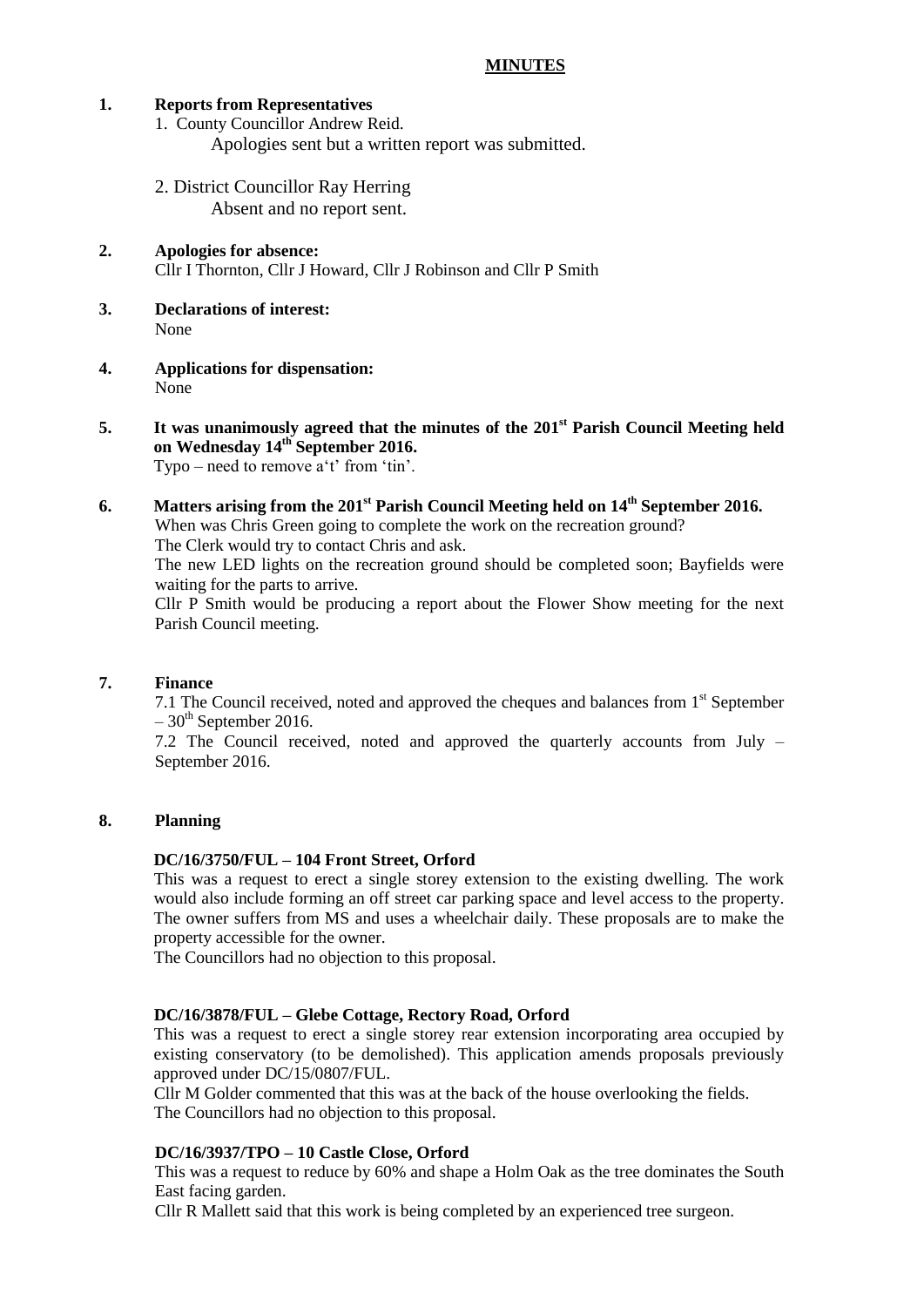The Councillors had no objection to this proposal.

## **DC/16/3473/LBC – 45 Daphne Road, Orford**

This was a request to replace the existing windows and replacement of the back door with a new stable door.

The Councillors had no objection to this proposal.

#### **9. Parish Council Business:-**

## **(1) Play equipment inspection**

Cllr A Macro reported that the annual inspection of the play equipment on the recreation ground had taken place. The new multiplay had failed the inspection due to the possibility of children being able to climb onto the decorative part at the very top. This would mean that they may fall a considerable way which was above EN1176 recommendations.

Cllr M Finney said that this piece of equipment should have been sold fully compliant with all the regulations.

The Clerk reported that she had been in touch with Sovereign and was awaiting a reply.

It was agreed by the Council to fence off and put up notices to keep children away from the multiplay until a solution could be agreed.

## **Cllr M Golder agreed to ask A Golder (groundsman) to fence off the multiplay the next morning.**

## **(2) Lime tree, Quay Street**

Cllr A Macro read out an email received from the Tree GP. He requested permission to reduce the size of the Lime tree by 30%. The Clerk had contacted Nicholas Newton the SCDC Tree Officer who stated that the work did not need to be completed but if the Parish Council wished to do so, it could.

Cllr A Macro read out an email from Mrs Tristem which stated as the tree belonged to the Parish Council she would not be paying for the work to be completed, but she wished for her tree specialist to complete the work not our approved tree specialist.

Cllr M Finney stated that Mrs Tristem could not choose who works on our trees.

Cllr A Macro reported that Elite had trimmed the tree away from Mrs Tristem's house and they did not feel that it required reducing by 30%.

It was agreed by all to ask Elite to return and quote to reduce the tree.

# **Clerk to contact Elite and request a visit.**

## **(3) Bushes/plant near the bus shelter on Munday's Lane**

Cllr A Macro read out a quote from N Smy to remove the bushes and plants near to the bus shelter. The quote was for £150.

Cllr R Mallett said that the roots would be removed and also a trim to the trees around the small pond near the village sign.

Cllr M Smy asked if where the roots were removed could be sown with grass to create a path so the children leaving the recreation ground did not need to walk in the road.

The quote for £150 was agreed by all the Councillors.

## **(4) The Village Voice**

Cllr A Macro read out a section of the latest copy of the Village Voice which stated that the parishioners of the village should look into how the Council spends the village money.

Cllr A Macro read out a suggested response to this:

In response to the Village Voice published October 2016.

Orford & Gedgrave Parish Council's main source of income is the precept, which is

a percentage of the council tax paid by the village inhabitants. Each year our

accounts undertake two audits, an internal audit by Heelis & Lodge, and an